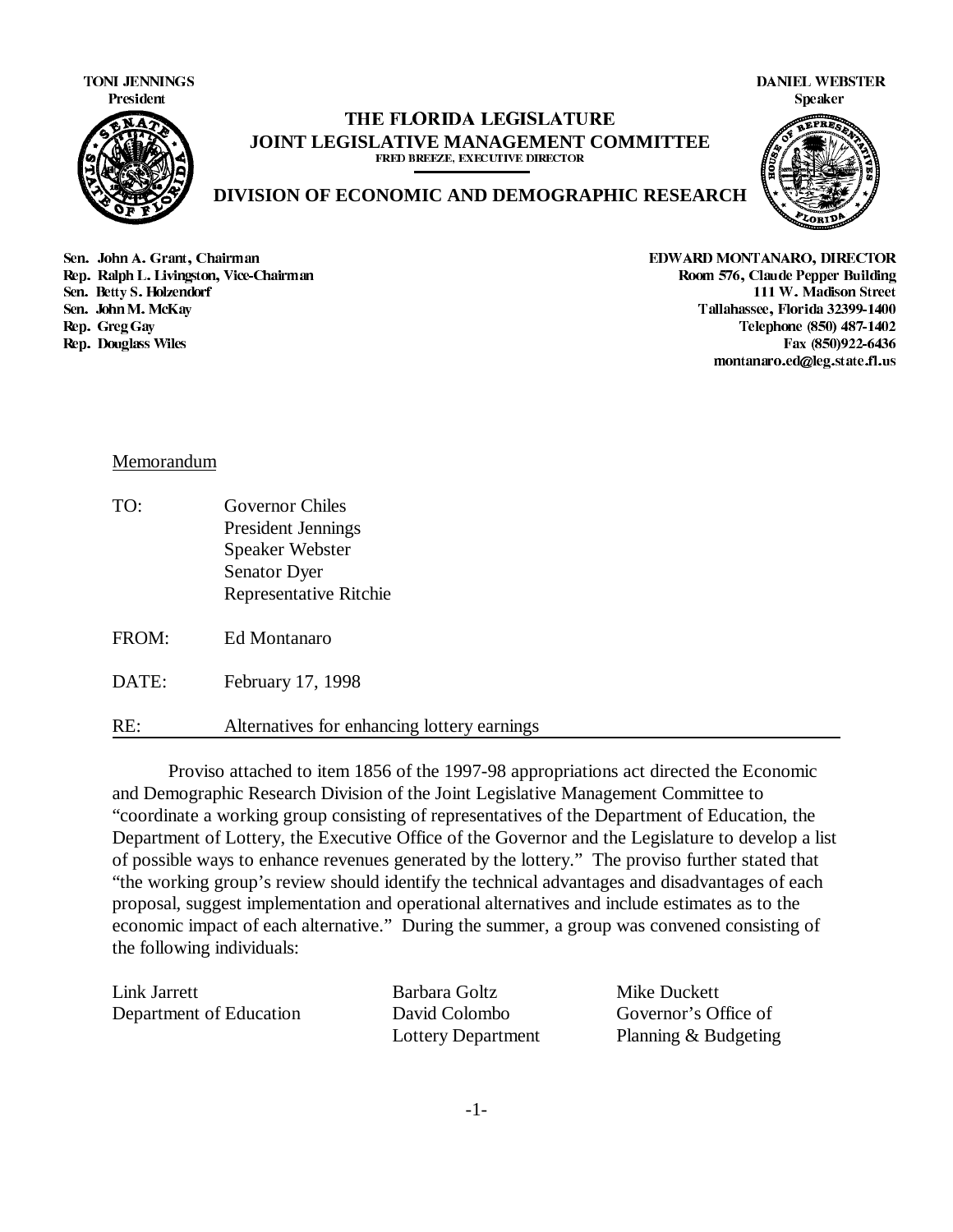David Beggs Carol Dickson-Carr John Guthrie Ellen Fournier House Finance & Woody Rodriguez Senate Ways & Means Taxation Committee Senate Regulate Industries Committee Committee Paul Liepshutz Ed Montanaro Paul Whitfield Pam Johnson House Regulated Services Economic & Demographic Committee Research Division

The Working Group investigated and discussed numerous ideas for increasing lottery revenues. However, a number of Working Group members felt it might be inappropriate, given their organizational affiliations, to draw conclusions with respect to the options that were considered. Therefore, the conclusions drawn in this memorandum are my own, and although they were developed in part as a result of the discussions in the Working Group, they reflect my own views of these matters and do not necessarily represent those of any other member of the Working Group or the position of any of the entities by which the group members are employed.

#### Summary of Options and Limitations

Early in the Working Group's discussions, it became evident that the principal options for substantially increasing the amount of net lottery revenue realized by the state for education consisted of :

- 1. Introducing an on-line version of quick-draw keno that would be operated directly by the Lottery Department in restaurants, bars and other types of business establishments where groups of people congregate;
- 2. Permitting existing parimutuel permit holders to introduce electronic gaming devices that would permit visitors to play video poker, video black jack and other types of card games as well as simulate roulette and slot machines under the supervision, though not direct operation, of the Lottery Department; and/or
- 3. Modifying the requirement that the Lottery Department transfer at least 38% of the ticket sales from instant games to the Educational Enhancement Trust Fund in favor of devoting a larger share to prizes in the hope of generating a larger net dollar amount of revenues for education.

In addition, the Working Group reviewed the strategies used by Florida and other states to sustain player interest. These strategies include:

- 1. Introducing new forms of the instant game (e.g., break opens);
- 2. Continuing to augment instant game prizes with unclaimed prizes from instant and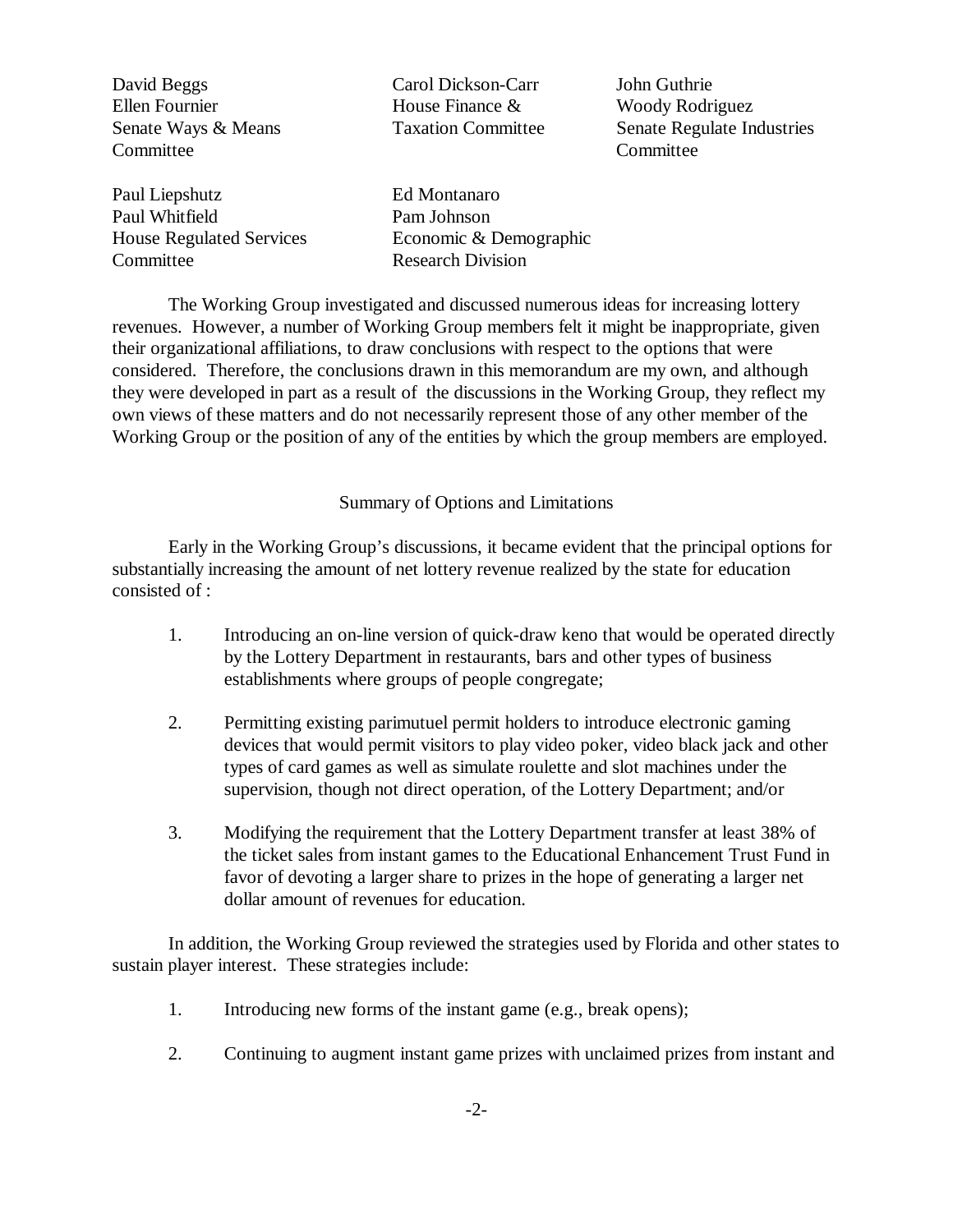other games;

- 3. Using unclaimed prizes to augment Lotto jackpots periodically (as is currently done during the month of December);
- 4. Modifying the prize structure within the Department's existing statutory authority (e.g., the amount allocated to the Grand Prize relative to the smaller prizes in the Lotto and Fantasy Five games);
- 5. Increasing the number of instant ticket vending machines; and
- 6. Introducing a new on-line game with a different prize level/structure.

Although these strategies are valuable, and indeed necessary, tools for maintaining player interest in the lottery, none of these strategies, individually or collectively, are likely to bring about the type of substantial and sustainable increase in lottery revenues envisioned in the Working Group's charge. For this reason, the remainder of the report focuses on the options most likely to bring about a substantial recurring increase in lottery revenues: (1) quick-draw keno; (2) video lottery and (3) changes in the prize payouts for instant games.

Finally, because the language of the proviso clearly directed the Working Group to look for ways to "enhance revenues generated by the Lottery," the group concentrated on the financial aspects of the alternatives described above to the exclusion of a variety of (largely) non-economic implications of expanding the Lottery's activities. Some of these--for example, the implications for Native American gaming activities--were investigated enough to ascertain their likely economic impacts, and mentioned only briefly in this memorandum because their implications are largely in the social-legal sphere. Their lack of treatment here is not intended to minimize the importance of the non-economic impacts of expanded lottery activities, but is, instead, a reflection of the Working Group's charge.

# Background and History of Lottery Department Operations

It may be useful to begin the discussion of proposed enhancements to the Florida Lottery with a review of existing lottery operations and financial history. Currently the Lottery Department operates 30 instant games (the number varies from time to time), daily Pick-3 and Pick-4 games, a five-day per week Fantasy-5 game and a weekly lotto game. The current statutory allocation of ticket revenues is: at least 50% to prizes; at least 38% to the Educational Enhancement Trust Fund; and the remaining funds to retailer commissions and agency operations.<sup>1</sup> Current year projections are that total ticket sales will reach \$ 2,032 million and transfers to the Education Enhancement Trust Fund will be \$777.6 million (38.3%).<sup>2</sup>

<sup>&</sup>lt;sup>1</sup>Section 24.121(1) and (2), Florida Statutes.

 ${}^{2}$ Based on the October 10,1997 Estimating Conference.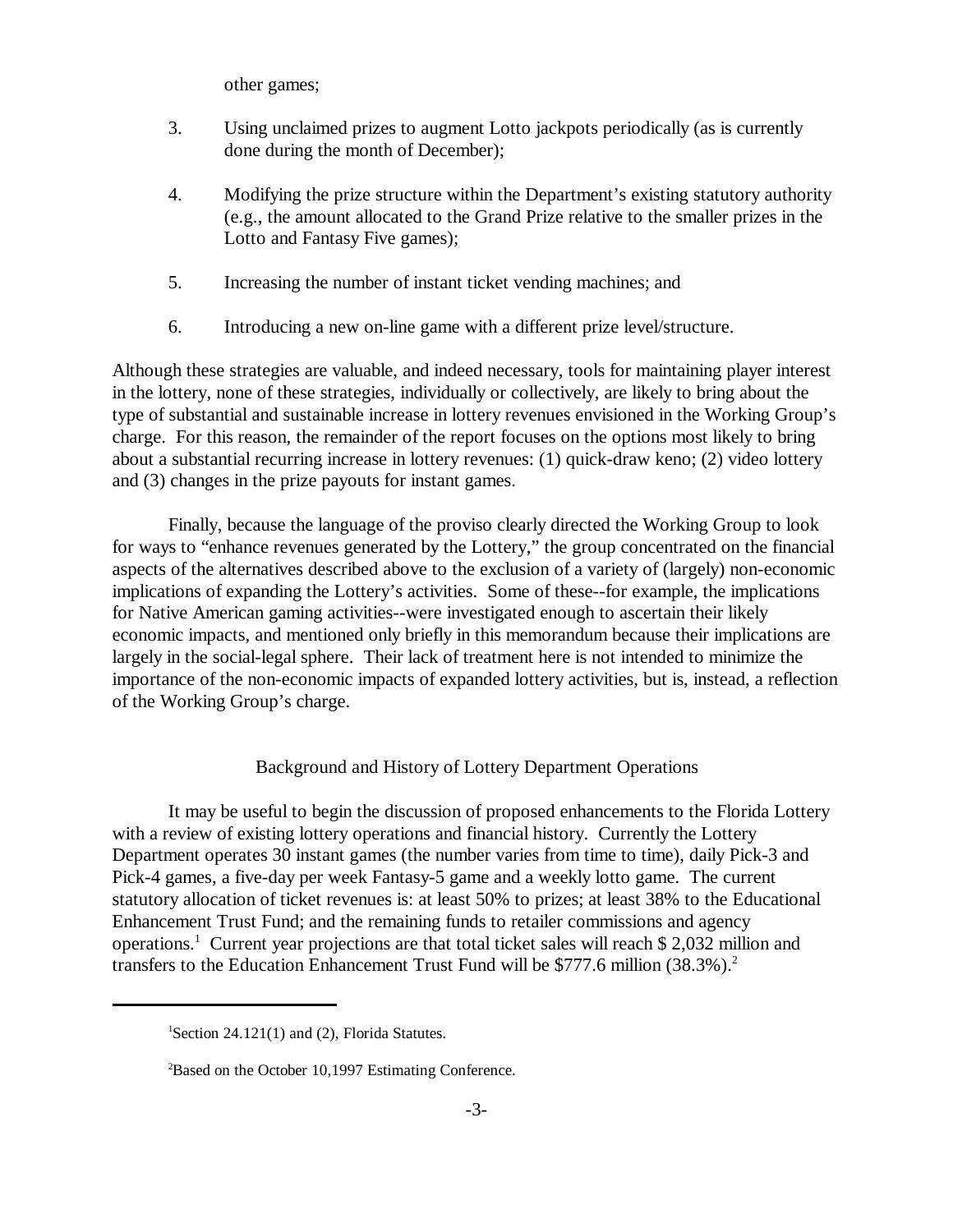As will be seen from the first set of graphs below, after an initial period of rapid growth, total ticket sales have been flat, or slightly declining. This pattern is common to all state lotteries. Instant ticket sales have grown steadily, but now seem to be flattening out and lotto sales have drifted slowly downward almost from the beginning. Again, these are common patterns for lotteries, particularly in large states, and are attributable to the inherent nature of the lottery business rather than lottery management; after the novelty of the lottery wears off, it becomes increasingly difficult to maintain sales. This point can be seen more clearly from the second set of tables showing per capita ticket sales. A gradual decline in per capita sales is evident in the lotto and "other" games. Growth in per capita sales of instant tickets between 1990-91 and 1996-97 offset the declines in the other games.







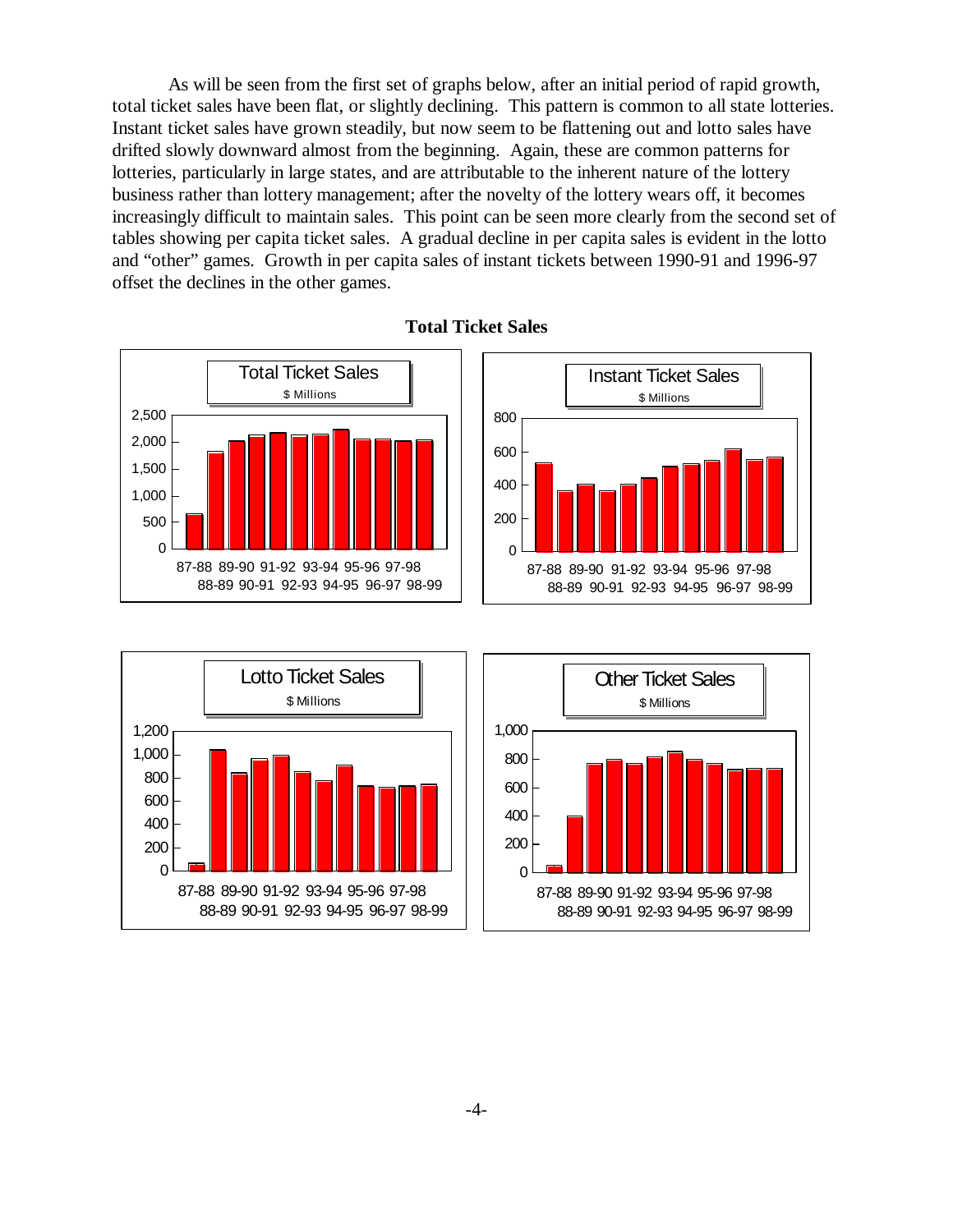







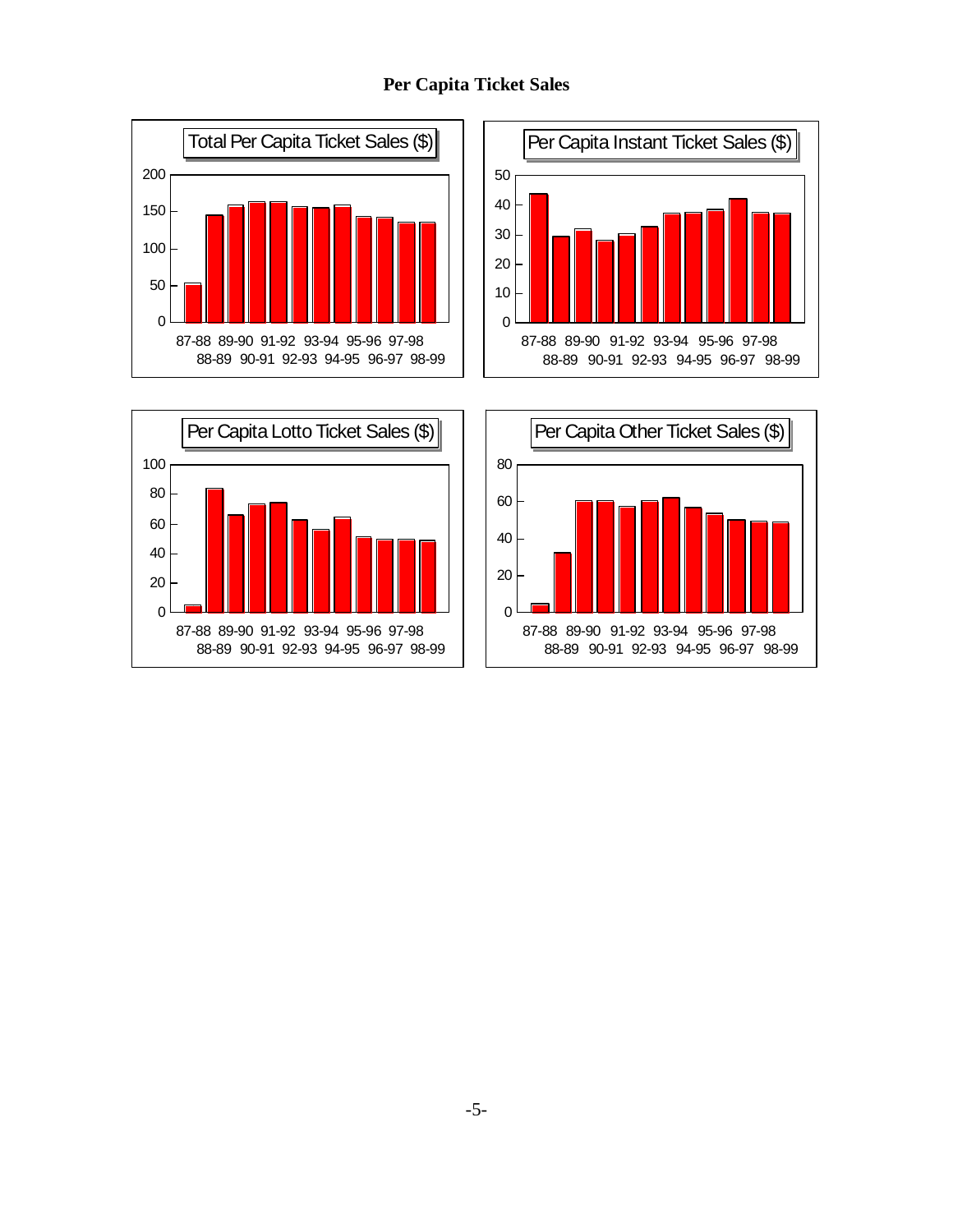# **Total Lottery Ticket Sales**

Millions of Dollars

|       | <b>Total Ticket</b> | Instant      | Lotto   | All Other |
|-------|---------------------|--------------|---------|-----------|
|       | <b>Sales</b>        | <b>Sales</b> | Sales   | Games     |
| 87-88 | 653.6               | 533.1        | 64.9    | 55.6      |
| 88-89 | 1,814.8             | 365.0        | 1,046.5 | 403.4     |
| 89-90 | 2,031.6             | 409.2        | 846.2   | 776.2     |
| 90-91 | 2,139.0             | 367.3        | 971.3   | 800.4     |
| 91-92 | 2,174.6             | 405.4        | 998.7   | 770.5     |
| 92-93 | 2,121.9             | 442.2        | 857.9   | 821.8     |
| 93-94 | 2,152.5             | 513.8        | 781.5   | 857.2     |
| 94-95 | 2,238.1             | 527.6        | 911.6   | 798.9     |
| 95-96 | 2,061.5             | 551.5        | 738.9   | 771.1     |
| 96-97 | 2,070.0             | 616.2        | 721.1   | 732.8     |
| 97-98 | 2,032.0             | 557.8        | 735.0   | 739.2     |
| 98-99 | 2,051.8             | 567.4        | 742.0   | 742.4     |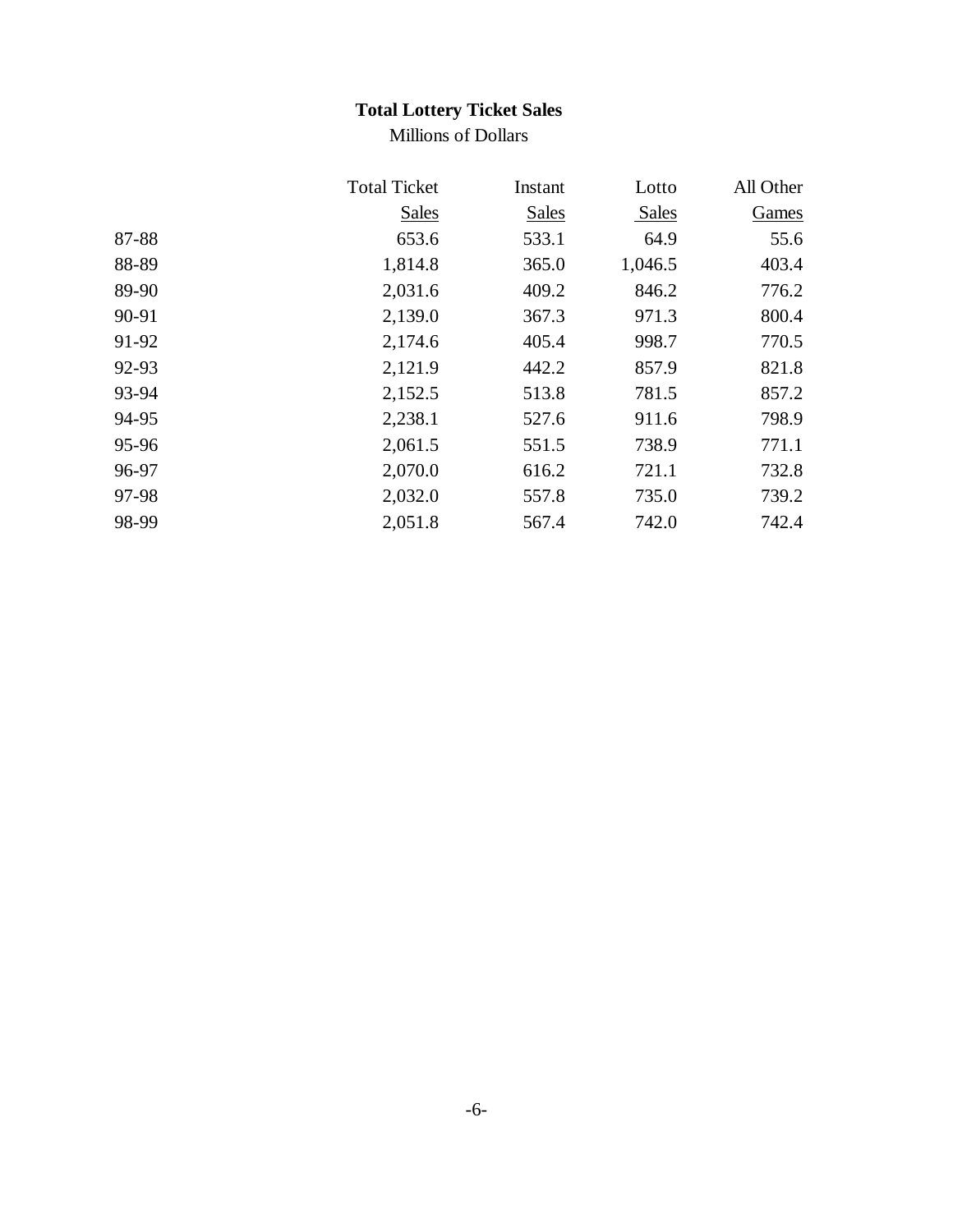# **Per Capita Lottery Ticket Sales**

Dollars

|       | <b>Total Ticket</b> | Instant      | Lotto        | All Other |
|-------|---------------------|--------------|--------------|-----------|
|       | <b>Sales</b>        | <b>Sales</b> | <b>Sales</b> | Games     |
| 87-88 | 53.95               | 44.00        | 5.36         | 4.59      |
| 88-89 | 146.07              | 29.37        | 84.23        | 32.47     |
| 89-90 | 158.84              | 31.99        | 66.16        | 60.69     |
| 90-91 | 163.15              | 28.02        | 74.09        | 61.05     |
| 91-92 | 163.17              | 30.42        | 74.94        | 57.81     |
| 92-93 | 156.84              | 32.68        | 63.41        | 60.74     |
| 93-94 | 156.27              | 37.30        | 56.74        | 62.23     |
| 94-95 | 159.30              | 37.55        | 64.88        | 56.86     |
| 95-96 | 144.04              | 38.54        | 51.63        | 53.87     |
| 96-97 | 141.87              | 42.23        | 49.42        | 50.22     |
| 97-98 | 136.58              | 37.49        | 49.40        | 49.69     |
| 98-99 | 135.43              | 37.45        | 48.98        | 49.00     |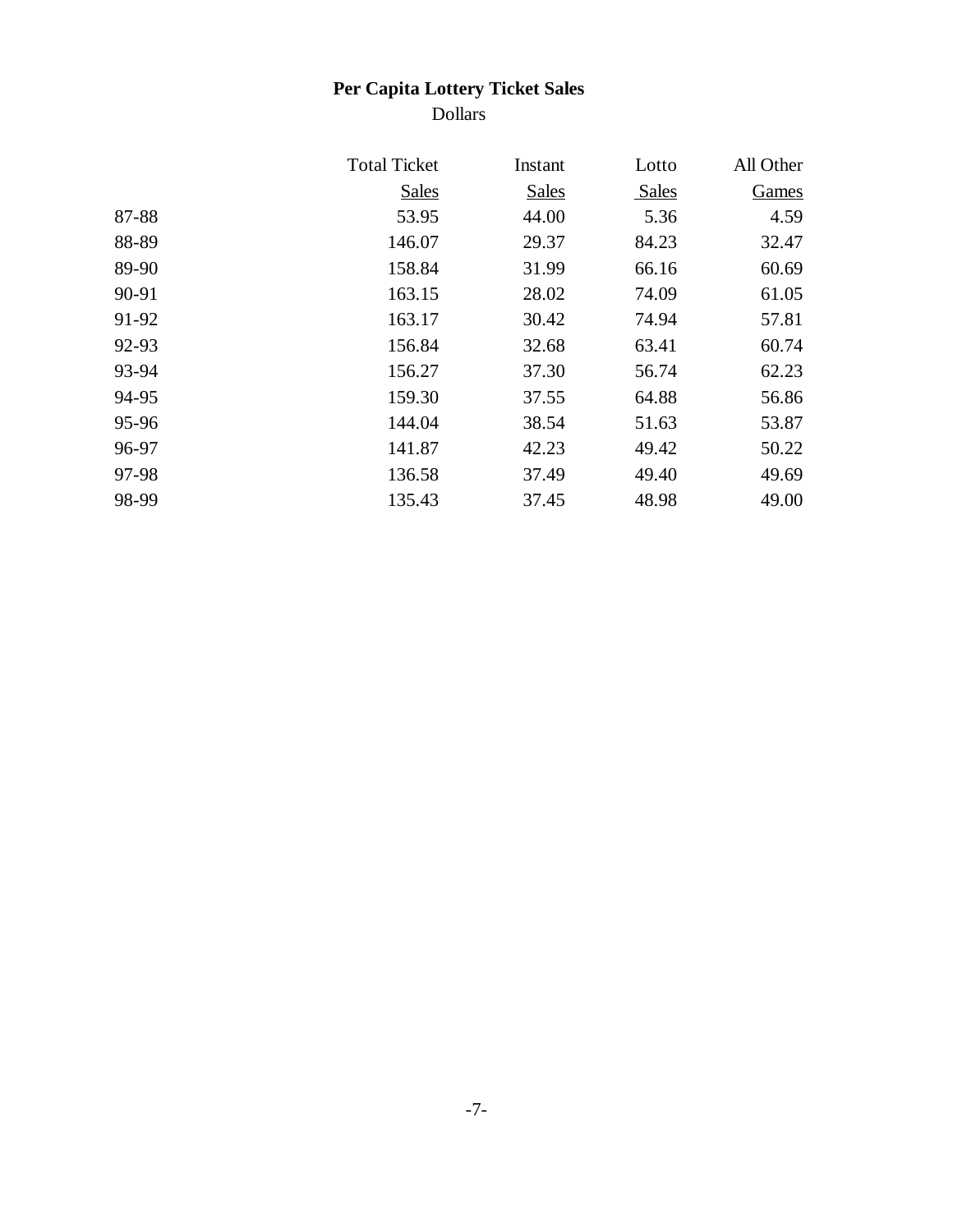#### Quick-Draw Keno

Quick-draw keno is an on-line lottery game in which players choose as many as 10 numbers from a panel of 80 numbers in the hope of matching their choices to those drawn by the central computer at Lottery headquarters. Though similar in principle to other on-line games, the game is distinguished by very frequent drawings (normally every five minutes) and its nearly interactive character. Keno is normally played in a social setting such as a bar or a restaurant. Players fill out sheets indicating their choices for a number of drawings, have them entered by the personnel of the establishment and then await the outcome of the game. A variety of play formats, wagers and prizes can be made available to players to keep the game interesting. Nine states (Oregon, Kansas, Rhode Island, California, West Virginia, Maryland, Massachusetts, New York, and Georgia) currently operate quick-draw keno games.

Estimates of the revenue potential of quick-draw keno were made by EDR and discussed by the Working Group. Please note that these are very general estimates made under the assumption that the game would be operated under existing statutory authority. To the extent that any additional legislation is adopted that materially restricts the operation of quick-draw keno, the revenue estimate will need to be revised downward. Also please bear in mind that the effective date of the bill as well as the status of any ongoing litigation regarding the on-line games contract may also affect the revenue estimate. For these reasons, please be aware that the final revenue estimates placed on an actual proposal may differ somewhat from those presented here. The estimated net revenue from the operation of a quick-draw keno game is \$179.2 million in the first full year of operation and \$205 million on a recurring basis thereafter. (The latter figure can be expected to grow slightly in later years as the state's population grows.) Appendix A contains additional material of a technical nature pertaining to these projections.

The principal advantages of this option include the potential for a large recurring increase in revenues from a game that has already been tested in enough other states to demonstrate the relative absence of operational or other types of complications. The on-line game industry has demonstrated its ability to support quick-draw keno and sufficient experience has been gleaned from other states to make the Florida Lottery Department believe in the operational feasibility of the game in Florida.

The principal financial disadvantage of this option pertains to all substantial expansions of lottery ticket sales and is no more pronounced for quick-draw keno than for any other type of expansion; namely, that money must be diverted from other types of economic activity to pay for additional lottery activity. It seems certain that a portion of this activity will be reallocated from other types of lottery games and the estimates presented above and in Appendix A contain an adjustment for the "cannibalization effect." However, because this type of game is played by a somewhat different audience than traditional lottery games, the introduction of rapid draw keno will likely have a relatively small negative impact on traditional lottery ticket sales. It also seems likely that a portion of the money will be diverted from the state's already beleaguered parimutuel gaming industry and an adjustment has been made in the estimates to reflect the loss of state revenues from these sources as well. Beyond those two obvious sources of funds to support the additional gaming activity, it is not clear from which sectors of the economy funds are likely to be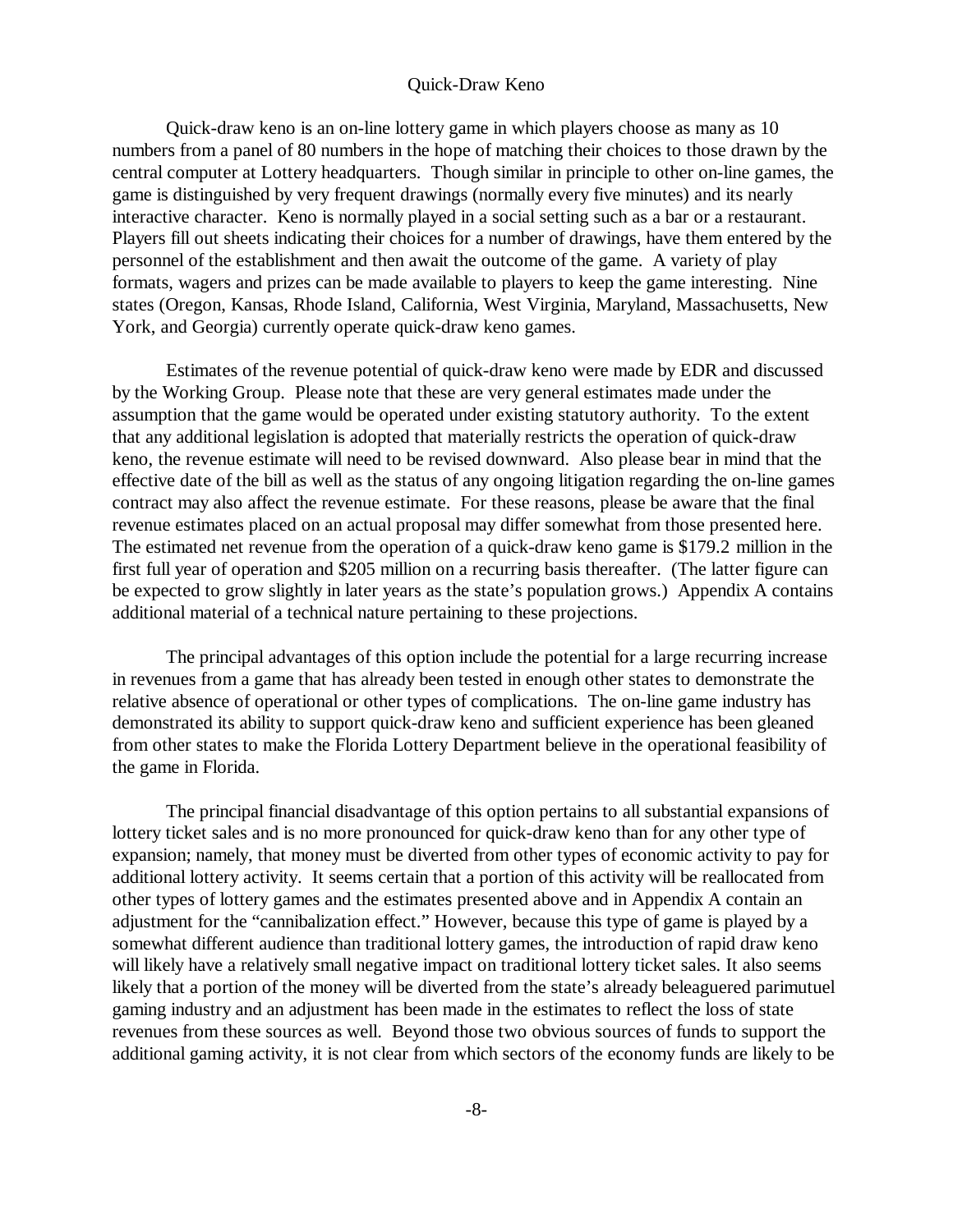diverted.

The best case scenario is that all of the activity will result from additional tourist spending or spending by tourists who wouldn't have come to Florida but for keno; however, this seems unlikely. Plainly a portion of the money will be spent by tourists, but some of it will have been diverted from money that would otherwise have been spent in Florida. The State government will probably gain from this tradeoff since the effective tax rate on lottery sales is 38% whereas the tax rate on admissions and restaurant meals is only 6%. Thus, to the extent that people (Floridians and tourists) spend less on food and drink and more on keno, the state will be better off (financially). It seems reasonable to suppose, from the continued participation of restaurants and bars in the nine states that currently allow keno, that these establishments have profited from keno both because of the retailer commissions paid by the Lottery Department and because the presence of keno in their establishments may draw additional customers. Were this not the case one would expect these other states to have difficulty in locating keno machines in restaurants and bars, and there is no indication of this problem. The experience of other states suggests that other aspects of spending, or perhaps consumer saving, are being reduced to finance keno expenditures, although it is not clear what types of spending (or saving) have been reduced.

Regardless of whether the money spent on keno comes from reduced spending on taxable restaurant and bar bills, reduced spending on other goods or services, or reduced saving, it is clear that some portion of the \$265 million sales (net of prizes returned to players) in economic activity attributable to keno will have been paid for by reductions in spending elsewhere in the Florida economy. The state government will benefit from this relocation of activity because of the relatively high effective tax rate for lottery games, but other unidentifiable sectors of the Florida economy will suffer reduced sales in an amount roughly offsetting the gross dollar value of keno ticket sales to Floridians.<sup>3</sup> Relative to Florida's \$400 billion economy, the \$265 million projected to be spent on keno is insignificant; however, the loss of sales may not be insignificant in the industries most affected by the loss of revenues.

# Video Lottery

The term "video lottery" is a bit of technical shorthand that refers to a collection of wagering-themed games played on video terminals. Terminals may be programmed to permit customers to play poker, blackjack, keno, and bingo or may be programmed to simulate mechanical slot machines or roulette wheels; in short, virtually the entire range of games found in a casino. The lotteries of West Virginia, Rhode Island, and Delaware have video lottery games with the terminals confined to parimutuel facilities. Two other lottery states (South Dakota and Oregon) have "video lottery" games with terminals in other locations, such as restaurants and bars.

 $3T$  To the extent that money for ticket purchases comes from funds that consumers would have spent out of state on vacations or on purchases of goods through the mail or the internet, the loss would be transferred to other states or countries. We have no measure of this amount.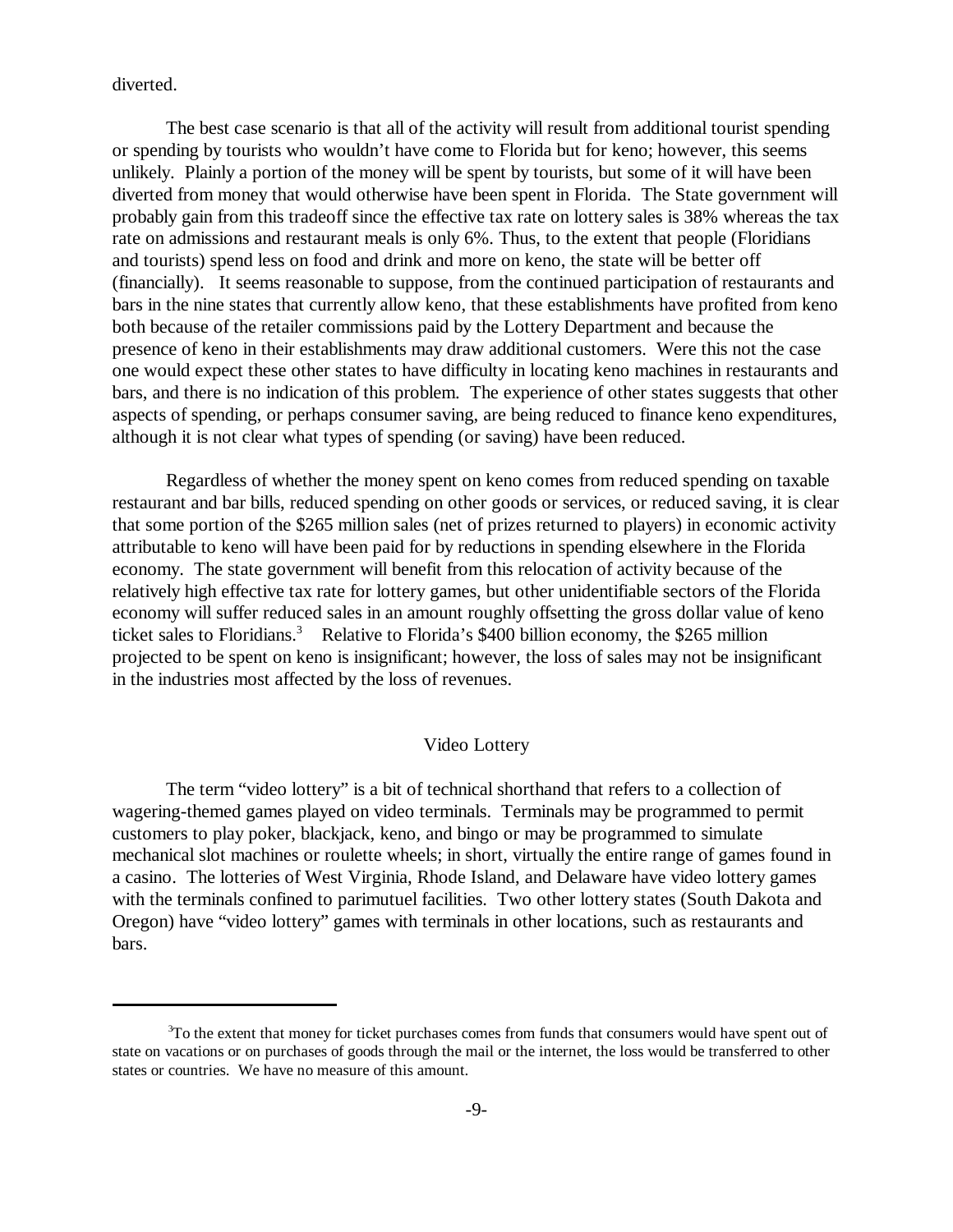Regardless of whether the Lottery Department (or some other agency) is charged with the responsibility for supervising video lottery games, the games themselves would not actually be operated by the supervising agency in the sense that the Lottery Department currently operates on-line lottery games. In video lottery, each terminal runs independently and may be programmed to run different games and produce different results. The state may, through legislation, determine the type of games that may be played and regulate the conditions of play to some extent--payouts, prize distribution, etc.--but the direct operation of games would *necessarily* be left to parimutuel facility operators because of the nature of the technology involved.<sup>4</sup> The state could also restrict the parimutuel operators to certain approved vendors as a means of assuring some degree of control over the gaming. Although it seems somewhat extreme, a higher level of control could be attained by having the Lottery Department (or some other state agency such as the Division of Parimutuel Wagering) own, install and service the machines. Regardless of how ownership, programming and maintenance are handled, machines may be linked to a central computer at the Lottery headquarters for purposes of monitoring the volume of play and, therefore, the amount of tax owed. In short, the extent to which "video lottery" has anything to do with the Lottery Department is a choice to be made by the Legislature. The range of options runs from minimal oversight to specification of games, machines and procedures. The level of state involvement will affect the percentage of net sales which would be needed to support the services provided.

The Economic and Demographic Research Division made estimates of the potential revenues from "video lottery" and presented them to the Working Group. As with the estimates for quick-draw keno, please note that these are very general estimates made without the benefit of a specific proposed bill and that the revenue estimate for a specific piece of legislation may differ substantially from those presented below. The estimated net revenue from the operation of video lottery at existing parimutuel facilities (and nowhere else) is \$184.9 million in the first full year of operation and \$194.4 million on a recurring basis thereafter. (The latter figure can be expected to grow slightly in later years as the state's population grows.) Estimates for both types of games assume some negative impact on other lottery games and a reduction in parimutuel tax receipts. However, because this activity will be confined to existing parimutuel wagering sites and because the game designs appeal to a somewhat different audience than do traditional lottery games, the introduction of video lottery will likely have a relatively small negative impact on traditional lottery ticket sales. The estimates presented above are net of these impacts. Specific figures on these impacts are found in Appendix B. Please note that should both quick-draw keno and "video lottery" be started at the same time, or even close to the same time, the two activities may dilute each other's sales. A reduction in the revenue estimate would need to be studied if the Legislature envisions authorizing both quick-draw keno and "video lottery" at the same time.

There are two advantages of permitting "video lottery" at existing parimutuel facilities. The first is the addition of a significant amount of new state revenue. The second is that it may at

<sup>&</sup>lt;sup>4</sup>It would not be feasible, for example, for someone to play blackjack at a track in south Florida against a remote state-operated computer located elsewhere because the transaction time would make the game frustratingly slow. Current technology would not accommodate with sufficient speed the volume of traffic that would likely be generated by large scale gambling activities.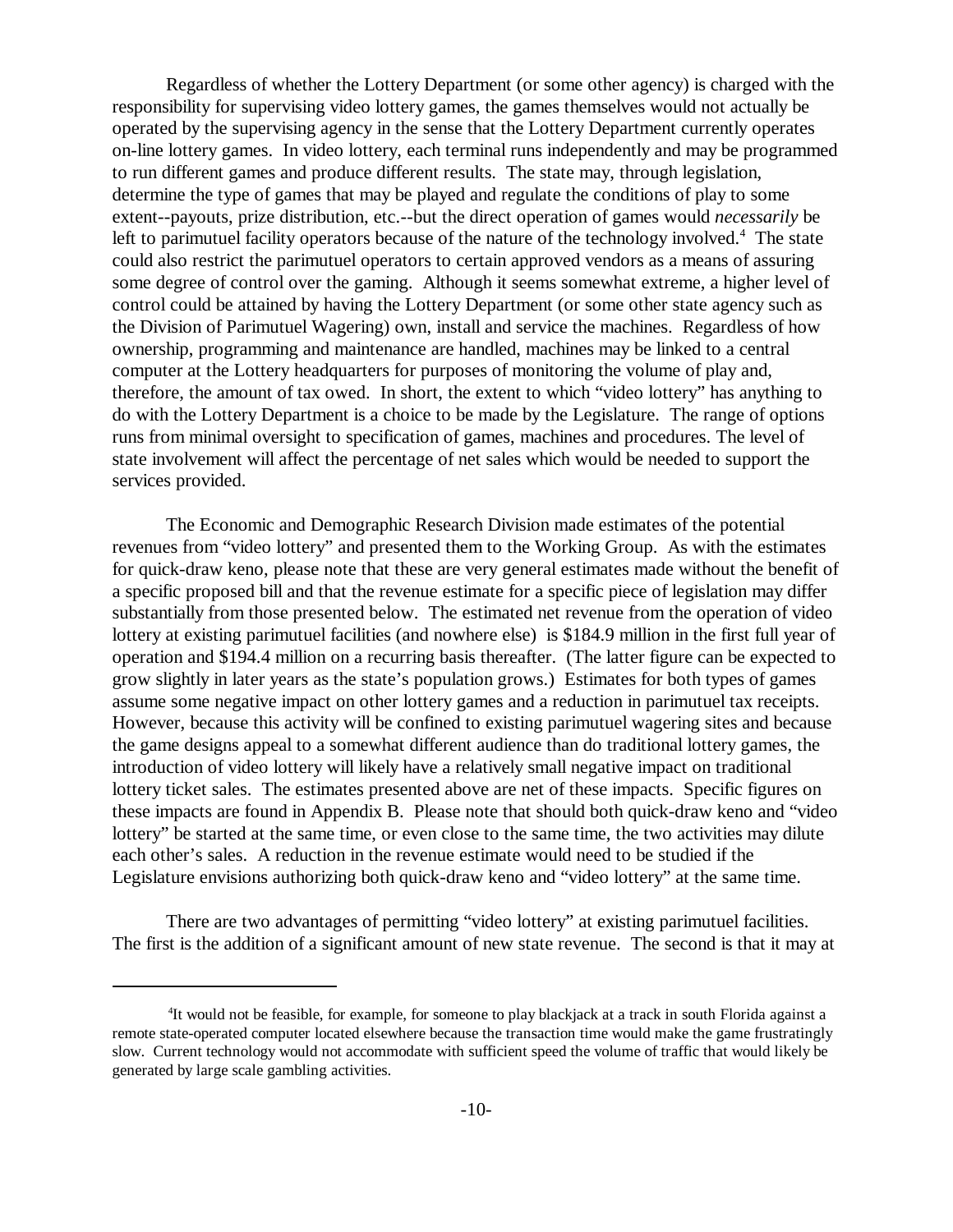least delay the decline in the state's parimutuel wagering industry which *directly* employs some 25,000 Floridians, generates about \$70 million in tax revenue that is shared with county governments, and provides about \$25 million for the general revenue fund, but has been in a state of decline for several years because of competition with other entertainment opportunities, including the lottery.

There are two disadvantages of video lottery. First, money must be diverted from other types of economic activity to pay for additional lottery activity.<sup>5</sup> The second disadvantage involves the controversial matter of the legal status of gaming activities by Native American groups.

In the course of the Working Group's deliberations, one meeting was devoted to the status of Native American gaming in Florida. Jon Glogau of the Attorney General's office briefed the group on the status of the federal law, current enforcement issues and the likely impact of keno and video lottery on Native American gaming in Florida. From his comments it is apparent that the state's legal position might materially change should video lottery be permitted at existing parimutuel facilities. Adoption of video lottery might ultimately permit casino type gambling on Native American lands in Florida.<sup>6</sup>

The presence of casinos, or other gambling operations short of casinos, operated on the lands of Native American groups in Florida would have a variety of effects on the state. An exhaustive review of this issue is beyond the scope of the Working Group's charge; however, the major potential financial issues are listed below. The most obvious financial impacts would be felt by the existing parimutuel industry which would be in direct competition with Native American casinos in many areas. The outcome for the existing parimutuel industry is difficult to predict.

Lottery ticket sales might be affected by the presence of large scale Native American casinos with their typically more favorable odds and more exciting ambience. The impact on tobacco taxes of giving additional people a reason to travel to areas where tax free cigarettes may be purchased is another potential impact. There will be some offsetting revenue impact because the state will share in some of the revenues from Native American gaming. In addition some tourists may come to Florida as a result of the availability of casinos and some tourists who do their gambling on untaxed "cruises to nowhere" will probably transfer their activities to larger land-based casinos. The net impact of these effects is likely to be small and probably slightly positive. Whether these possible net gain to state revenues will offset potential additional costs of regulation and law enforcement as well as other social costs is impossible to say.

 $5$ This disadvantage is also applicable to quick-draw keno and all other forms of lottery expansions.

<sup>&</sup>lt;sup>6</sup>Based on Mr. Glogau's analysis, the risk of enabling Native American casinos as a result of operating a keno game seems very small.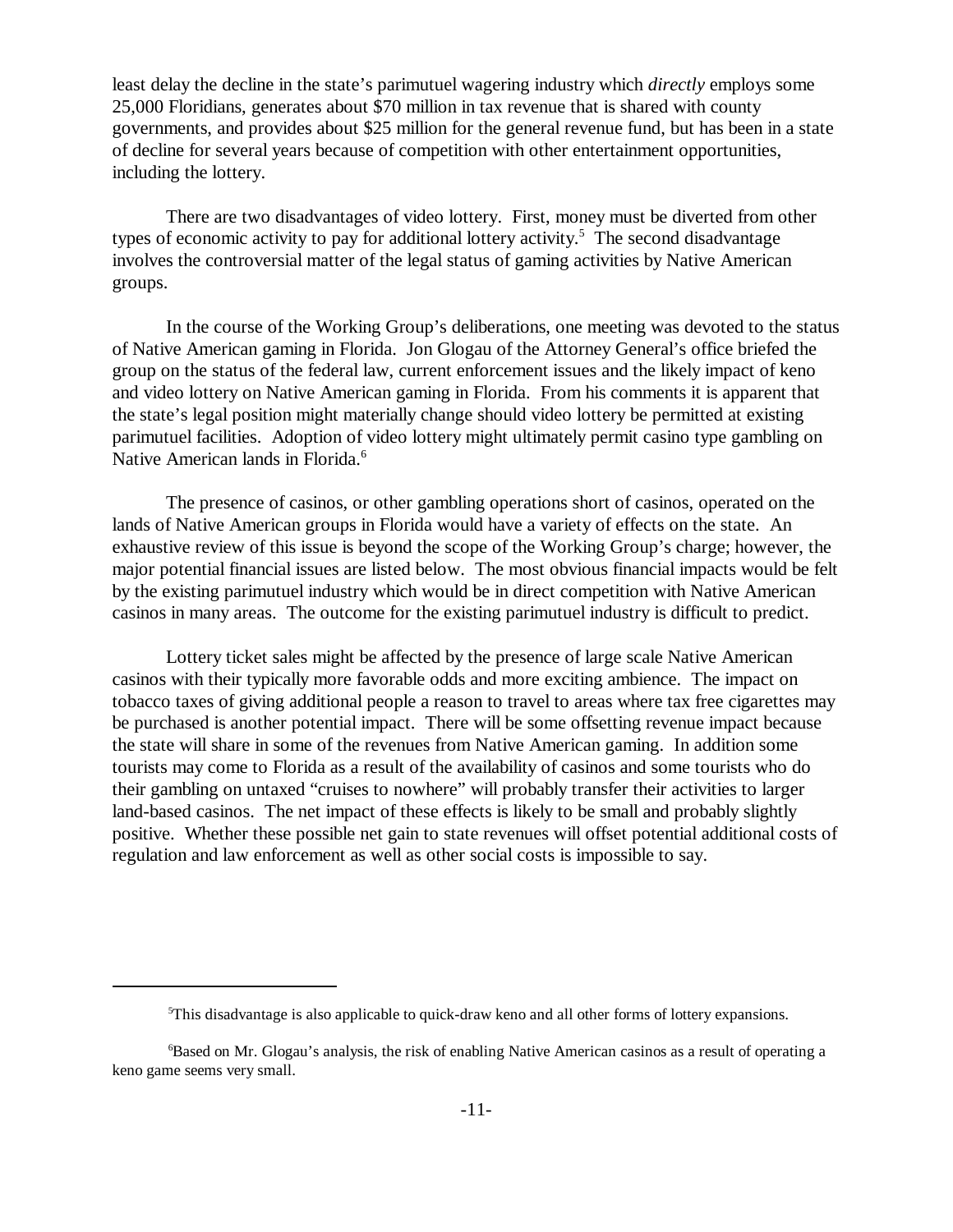#### Enhancing the Prize Structure of Florida's Instant Games

For some time, lottery departments throughout the United States have marveled at the success of the Massachusetts lottery's instant games which out perform all other states on a per capita sales basis. The key to their success appears to be the average prize payout level which now stands at 70% in contrast to Florida's 56% for instant games.<sup>7</sup> Beginning in 1983 the Massachusetts lottery gradually increased its prize payout percentage from 50% to 70% with impressive results not only for total sales, but for the state's take as well. For the State of Massachusetts, the tradeoff between accepting a lower percentage share of a much larger base of sales has worked out favorably. In 1983, 50% of instant ticket sales went to prizes and 34% went to the State. The State received \$16.5 million as its share of instant ticket sales. Over the next decade the prize percentage rose to 70% and the State's share dropped to 14%, but the receipts of the State rose to \$252 million as a result of much stronger sales.

Three other states--Kentucky, Colorado and West Virginia--have implemented a similar strategy in an effort to reverse declining instant ticket sales and have experienced positive results, though nothing close to the Massachusetts experience.

Florida's instant game sales have been relatively stable over the past few years. As can be seen from the earlier graphs, per capita sales grew between 1990-91 and 1996-97 largely due to innovative marketing strategies on the part of the Lottery. Per capita sales in 1996-97 reached \$42.20, the highest level since the startup period of 1987-88. The forecast for 1997-98 is for a return to the \$37-40 per capita range.

Although no state has yet experimented with reducing the prize payout after it has been increased, no one doubts that sales would decline, perhaps to below previous levels due to player backlash. For this reason, it is believed that once prize percentages are increased, it will not be feasible to reduce them later. This presumed characteristic makes the strategy of increasing prize percentages somewhat risky because it may not be possible to restore the lower prize payouts without incurring further losses in the event that sales do not rise enough to offset the larger prize payouts. The possibility of irreversible consequences suggests that the strategy should be reserved for emergency use rather than as a means of enhancing an already reasonable level of per capita sales.

Some caution is warranted in comparing the situation of Florida with that of the states that experienced increases in sales by increasing prizes at the expense of the state's share. First, in all of these states, sales had been declining prior to implementation of the change, while instant game sales in Florida have been stable. Restoring sales to an earlier level may be quite a different thing from attaining an as yet unreached level of sales, assuming that there is some natural limit to the level of market saturation. Certainly Floridians' appetite for lottery tickets is not unlimited.

Second, it should also be noted that the impressive sales increases experienced by

Florida's instant game payout level is higher than 50% because of the use of unclaimed prizes from other <sup>7</sup> games to augment the number of winners of instant games.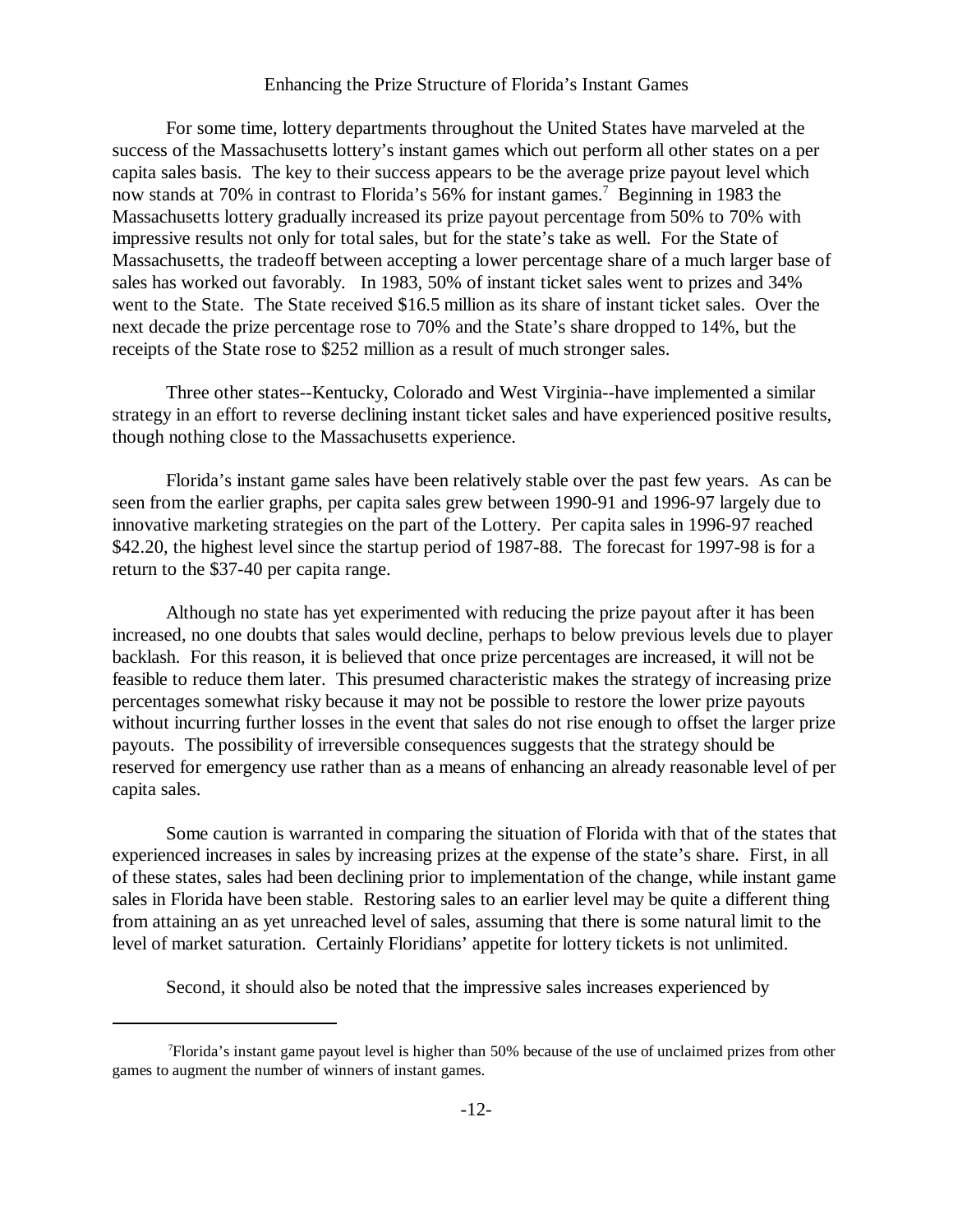Massachusetts, Kentucky and Colorado may not be entirely attributable to changes in the percentage of prize payout. Other marketing changes, such as the running of multiple games, as well as other operational changes, occurred simultaneously with the changes in prize percentages and probably contributed to the turn around in sales.

The decision to decrease the state's percentage takeout in favor of a larger prize payout is understandable in the case of state lotteries whose sales are in headlong decline as was the case of the states mentioned above (with the exception of Massachusetts whose sales were stagnant). If decline is inevitable, why not take a risk? However, in the case of a state where performance is adequate, the evaluation of the risk is a much more difficult call.

Some insight into this issue can be gained by examining the recently published results of a study performed by analysts at the Colorado Lottery. Using sales and prize payout data for instant games in 34 states, the report estimates the statistical relationship between the levels of prize payouts and per capita sales. This resulted in the ability to generate an expected sales value for each percentage level of prize payout. Colorado's fixed and variable costs were then compared to the sales levels to estimate net income for each percentage payout level and to determine the profit maximizing prize payout level. The study showed an optimum percentage payout level of 73% for Colorado.

The approach used in the Colorado study is an interesting one and strongly suggests the presence of additional profits from raising the payout levels for instant games. However, a number of important technical aspects of the analysis need further clarification prior to accepting the results of the study as applicable to Florida. First, because of the grouping of the data prior to analysis, estimation of the relationship between sales level and prize payout was done on the basis of only 15 observations, much too small a number to be reliable. It is not clear why this was done since the researchers collected 34 usable observations, still a very small number, but preferable to 15. The report does not explain the reason for this curious transformation.

Second, as even the authors note, there are a number of issues other than the level of prize payout that probably affect sales levels, but no effort has been made to account for these. The EDR staff found this to be especially strange in light of the fact that the researchers indicated that some information was gathered on some of these other factors. The danger here is that a portion of the movement in sales levels may be spuriously attributed to the payout percentage unless other major explanatory factors are included. This, in turn, would result in misestimation of the optimal payout percentage.

The report was made available to the Working Group late in the course of its deliberations; consequently, there has been insufficient time to obtain and re-analyze the data used by the Colorado researchers. The EDR staff have contacted the Colorado researchers and have made arrangements to obtain the data and re-analyze it.

It is very likely that Florida can increase its instant ticket sales by increasing its prize payouts and quite possible that up to some unknown point above the current 56% payout level, the additional profits for education will reward the reduction of their current distribution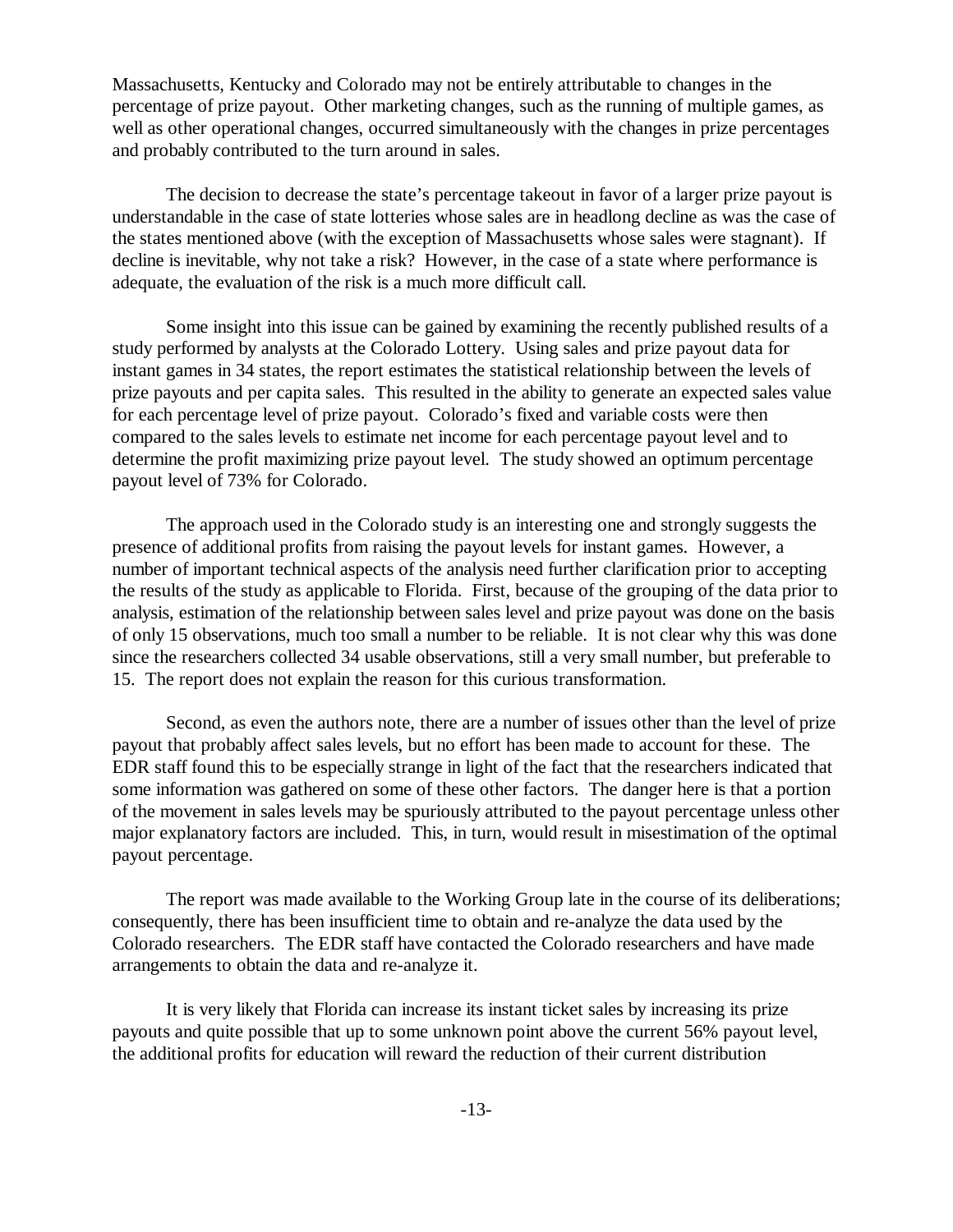percentage. What is not clear is the level of payout that is likely to optimize profits for education. The Colorado study suggests that this figure might be as high as 73%. However, until such time as the Colorado results can be verified it would not be prudent to make any substantial changes in the payout percentages for Florida's instant games, especially in light of the widely held belief that such changes are effectively irreversible. And it is probably worth noting that even the authors of the Colorado study do not recommend that Colorado increase its current 65% payout to the 73% level suggested by their own findings.

cc. Members of the Working Group Senator Scott Representative Morroni Senator Sullivan Representative Garcia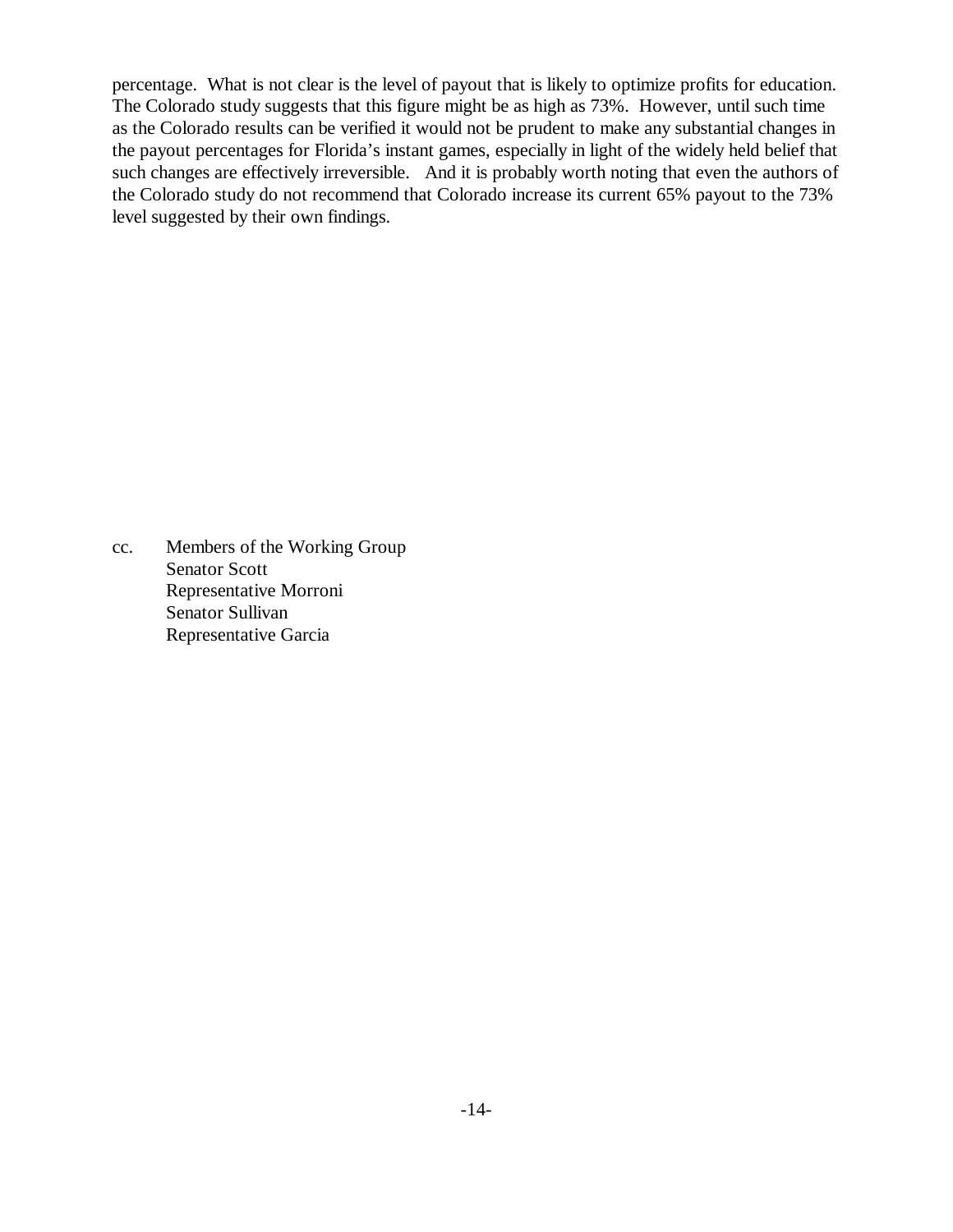# Appendix A Revenue Estimates for Keno

Methodology: Per Capita Sales Figures for 9 states which have quick-draw Keno were obtained. \$35 annual per capita sales was chosen as a representative number which could reasonably be applied to Florida. Cannibalization of other lottery games was assumed to be a low 10%, while Parimutuel handle cannibalization was assumed to be 8.65%, consistent with assumptions used earlier for other lottery games. It was assumed that all necessary terminals would be available at startup, and that the population would be educated and ready to play as soon as games were made available. The startup date was assumed to be July 1, 1998.

| <b>SUMMARY</b>         |           | 1998-99   | 1999-2000 |             |  |  |
|------------------------|-----------|-----------|-----------|-------------|--|--|
|                        | Cash      | Recurring | Cash      | Recurring   |  |  |
| Keno proceeds          | \$201.50  | \$201.50  | \$205.02  | \$205.02    |  |  |
| Other lottery proceeds | (\$20.15) | (\$20.15) | (\$20.50) | $(\$20.50)$ |  |  |
| Parimutuel to GR       | (\$2.19)  | (\$2.19)  | (\$2.23)  | $(\$2.23)$  |  |  |
| Total                  | \$179.16  | \$179.16  | \$182.29  | \$182.29    |  |  |

| <b>ASSUMPTIONS</b>          |         |
|-----------------------------|---------|
| Keno per capita sales       | \$35.00 |
| Cannibalization %           | 10.00%  |
| Parimutuel %                | 8.65%   |
| Parimutuel tax rate 1998-99 | 5.30%   |
| Parimutuel tax rate 1999-00 | 5.30%   |

|           |           |           |             | Keno    |         |         |           | Impact on other Lottery games |          |          |                     | Parimutuel Impact |               |            |  |
|-----------|-----------|-----------|-------------|---------|---------|---------|-----------|-------------------------------|----------|----------|---------------------|-------------------|---------------|------------|--|
|           | Recurring | Net       | Terminal    | Leaming | Cash    | Net     |           | Impact on                     |          |          | Impact on Recurring | Recurring         | Cash          | Cash       |  |
|           | sales     | Recurring | Penetration | Curve   | sales   | Cash    | Recurring | EETF                          | Cash     | EETF     | Handle impact       | Tax impact        | Handle impact | Tax impact |  |
| 1998-3    | \$131.7   | \$50.0    | 100.00%     | 100.00% | \$131.7 | \$50.0  | (\$13.2)  | (\$5.0)                       | (\$13.2) | (S5.0)   | (S10.3)             | (S0.5)            | (\$10.3)      | (\$0.5)    |  |
| 1998-4    | \$132.3   | \$50.3    | 100.00%     | 100.00% | \$132.3 | \$50.3  | (\$13.2)  | (S5.0)                        | (\$13.2) | (S5.0)   | (\$10.3)            | (S0.5)            | (\$10.3)      | (\$0.5)    |  |
| 1999-1    | \$132.9   | \$50.5    | 100.00%     | 100.00% | \$132.9 | \$50.5  | (\$13.3)  | (\$5.0)                       | (\$13.3) | (S5.0)   | (\$10.3)            | (\$0.5)           | (\$10.3)      | (\$0.5)    |  |
| 1999-2    | \$133.4   | \$50.7    | 100.00%     | 100.00% | \$133.4 | \$50.7  | (\$13.3)  | (S5.1)                        | (S13.3)  | (S5.1)   | (\$10.4)            | (S0.6)            | (\$10.4)      | (\$0.6)    |  |
| 1998-99   | \$530.3   | \$201.5   |             |         | \$530.3 | \$201.5 | (\$53.0)  | (\$20.1)                      | (S53.0)  | (\$20.1) | (\$41.3)            | (\$2.2)           | (\$41.3)      | (\$2.2)    |  |
| 1999-3    | \$134.0   | \$50.9    | 100.00%     | 100.00% | \$134.0 | \$50.9  | (\$13.4)  | (\$5.1)                       | (\$13.4) | (S5.1)   | (\$10.4)            | (S0.6)            | (\$10.4)      | (\$0.6)    |  |
| 1999-4    | \$134.6   | \$51.1    | 100.00%     | 100.00% | \$134.6 | \$51.1  | (\$13.5)  | (S5.1)                        | (\$13.5) | (S5.1)   | (\$10.5)            | (S0.6)            | (\$10.5)      | (\$0.6)    |  |
| 2000-1    | \$135.2   | \$51.4    | 100.00%     | 100.00% | \$135.2 | \$51.4  | (\$13.5)  | (S5.1)                        | (S13.5)  | (\$5.1)  | (\$10.5)            | (\$0.6)           | (\$10.5)      | (\$0.6)    |  |
| 2000-2    | \$135.7   | \$51.6    | 100.00%     | 100.00% | \$135.7 | \$51.6  | (\$13.6)  | (S5.2)                        | (S13.6)  | (S5.2)   | (\$10.6)            | (S0.6)            | (\$10.6)      | (\$0.6)    |  |
| 1999-2000 | \$539.5   | \$205.0   |             |         | \$539.5 | \$205.0 | (\$54.0)  | (\$20.5)                      | (S54.0)  | (\$20.5) | (\$42.0)            | (\$2.2)           | (\$42.0)      | (\$2.2)    |  |